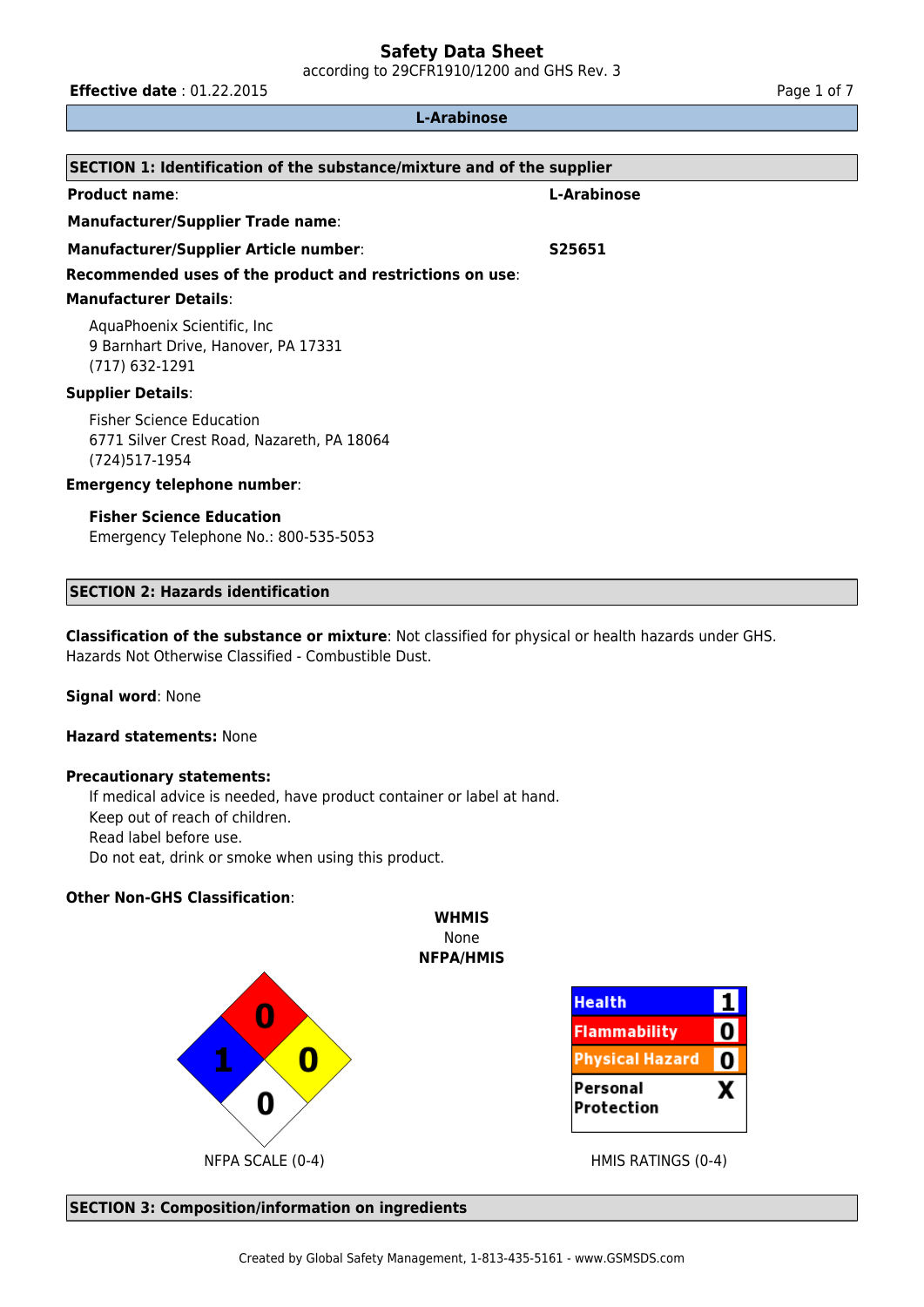according to 29CFR1910/1200 and GHS Rev. 3

**Effective date** : 01.22.2015 **Page 2 of 7 Page 2 of 7** 

**L-Arabinose**

| Ingredients:  |             |                           |
|---------------|-------------|---------------------------|
| CAS 5328-37-0 | L-Arabinose | >99%                      |
|               |             | Percentages are by weight |

## **SECTION 4: First aid measures**

#### **Description of first aid measures**

#### **After inhalation:**

Move exposed individual to fresh air. Loosen clothing as necessary and position individual in a comfortable position. Seek medical advice if discomfort or irritation persists. If breathing difficult, give oxygen.

#### **After skin contact:**

Wash affected area with soap and water. Rinse/flush exposed skin gently using water for 15-20 minutes. Seek medical advice if discomfort or irritation persists.

#### **After eye contact:**

Protect unexposed eye. Rinse/flush exposed eye(s) gently using water for 15-20 minutes. Remove contact lens(es) if able to do so during rinsing. Seek medical attention if irritation persists or if concerned.

## **After swallowing:**

Rinse mouth thoroughly. Do not induce vomiting. Have exposed individual drink sips of water. Seek medical attention if irritation, discomfort or vomiting persists.

## **Most important symptoms and effects, both acute and delayed:**

Irritation. Nausea. Headache. Shortness of breath.

## **Indication of any immediate medical attention and special treatment needed:**

If seeking medical attention, provide SDS document to physician.

## **SECTION 5: Firefighting measures**

#### **Extinguishing media**

## **Suitable extinguishing agents:**

If in laboratory setting, follow laboratory fire suppression procedures. Use appropriate fire suppression agents for adjacent combustible materials or sources of ignition.

#### **Unsuitable extinguishing agents:** None

#### **Special hazards arising from the substance or mixture:**

Combustion products may include carbon oxides or other toxic vapors. Thermal decomposition can lead to release of irritating gases and vapors. Avoid generating dust; fine dust dispersed in air in sufficient concentrations, and in the presence of an ignition source is a potential dust explosion hazard.

#### **Advice for firefighters:**

#### **Protective equipment:**

Use NIOSH-approved respiratory protection/breathing apparatus.

#### **Additional information (precautions):**

Move product containers away from fire or keep cool with water spray as a protective measure, where feasible. Use spark-proof tools and explosion-proof equipment.

## **SECTION 6: Accidental release measures**

#### **Personal precautions, protective equipment and emergency procedures:**

Wear protective equipment. Transfer to a disposal or recovery container. Use spark-proof tools and explosion-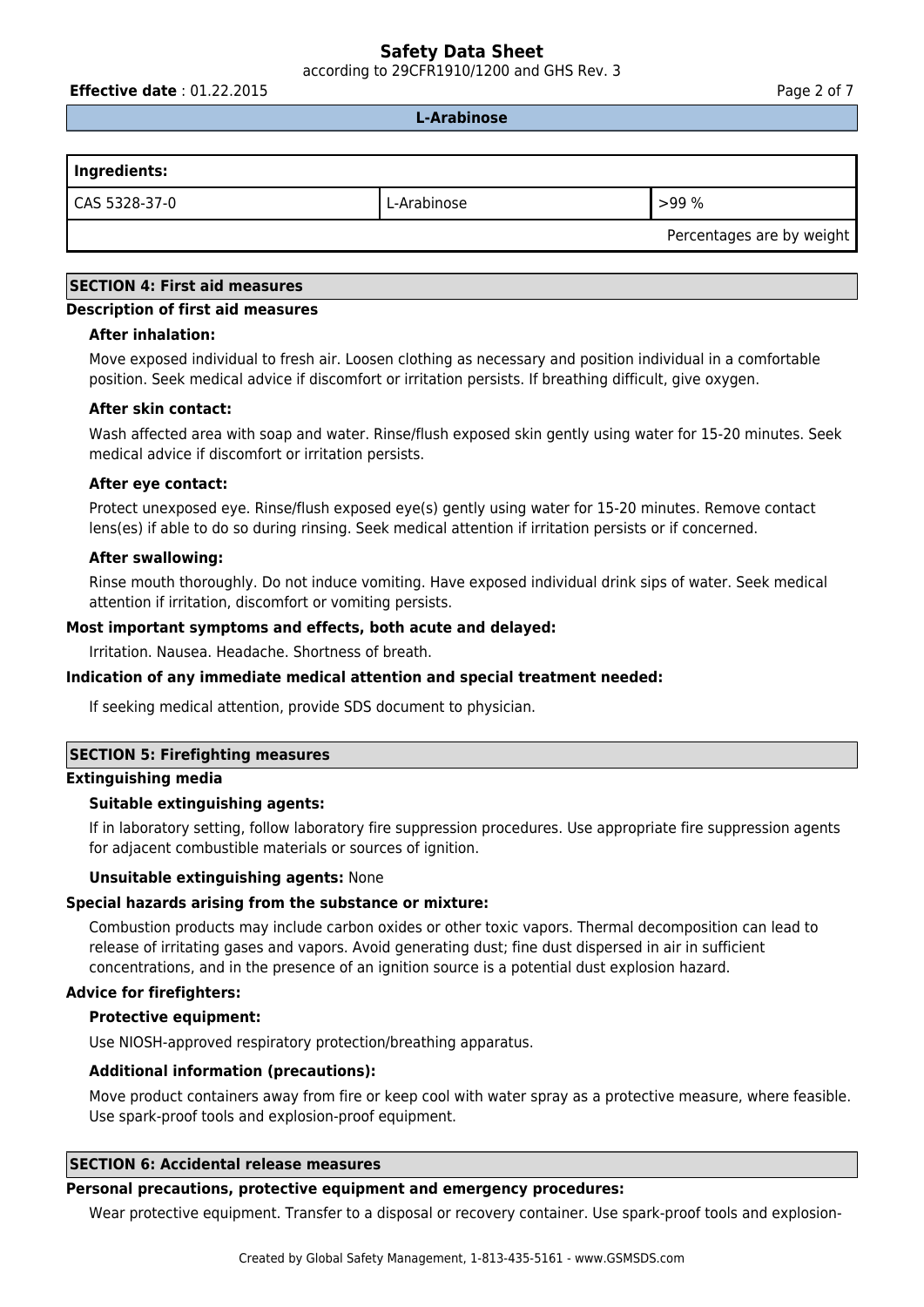according to 29CFR1910/1200 and GHS Rev. 3

**Effective date** : 01.22.2015 **Page 3 of 7 Page 3 of 7** 

### **L-Arabinose**

proof equipment. Use respiratory protective device against the effects of fumes/dust/aerosol. Keep unprotected persons away. Ensure adequate ventilation. Keep away from ignition sources. Protect from heat. Stop the spill, if possible. Contain spilled material by diking or using inert absorbent.

## **Environmental precautions:**

Prevent from reaching drains, sewer or waterway. Collect contaminated soil for characterization per Section 13.

## **Methods and material for containment and cleaning up:**

If in a laboratory setting, follow Chemical Hygiene Plan procedures. Place into properly labeled containers for recovery or disposal. If necessary, use trained response staff/contractor. Dust deposits should not be allowed to accumulate on surfaces, as these may form an explosive mixture if they are released into the atmosphere in sufficient concentration. Avoid dispersal of dust in the air (i.e., clearing dust surfaces with compressed air). Collect solids in powder form using vacuum with (HEPA filter).

## **Reference to other sections:** None

## **SECTION 7: Handling and storage**

## **Precautions for safe handling:**

Minimize dust generation and accumulation. Wash hands after handling. Avoid dispersal of dust in the air (i.e., clearing dust surfaces with compressed air). Routine housekeeping should be instituted to ensure that dusts do not accumulate on surfaces. Dry powders can build static electricity charges when subjected to the friction of transfer and mixing operations. Follow good hygiene procedures when handling chemical materials. Do not eat, drink, smoke, or use personal products when handling chemical substances. If in a laboratory setting, follow Chemical Hygiene Plan. Use only in well ventilated areas. Avoid generation of dust or fine particulate. Avoid contact with eyes, skin, and clothing.

## **Conditions for safe storage, including any incompatibilities:**

Store in a cool location. Provide ventilation for containers. Avoid storage near extreme heat, ignition sources or open flame. Store away from foodstuffs. Store away from oxidizing agents. Store in cool, dry conditions in well sealed containers. Keep container tightly sealed. Store with like hazards.

## **SECTION 8: Exposure controls/personal protection**

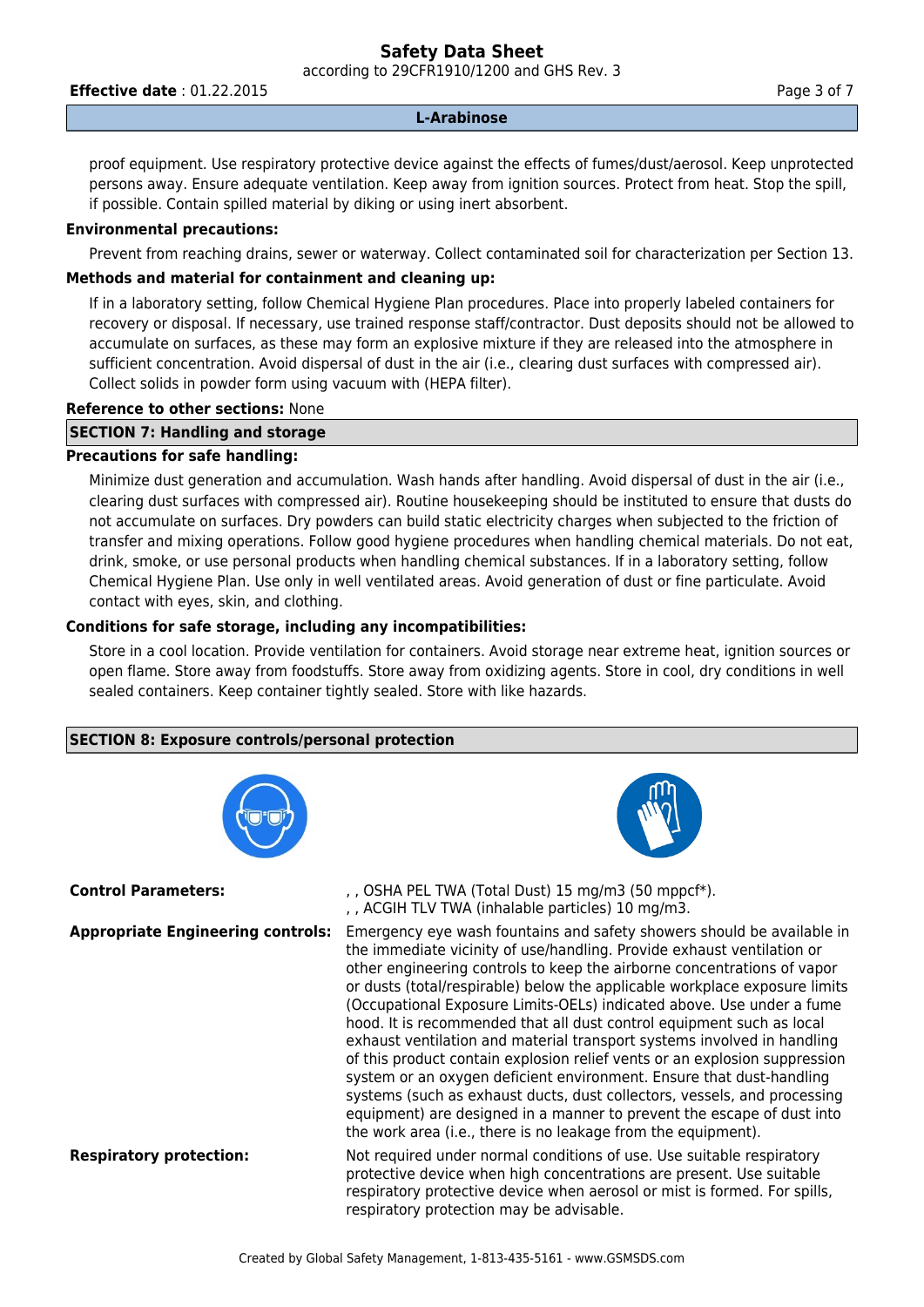according to 29CFR1910/1200 and GHS Rev. 3

**Effective date** : 01.22.2015 **Page 4 of 7 Page 4 of 7 L-Arabinose Protection of skin:** The glove material has to be impermeable and resistant to the product/ the substance/ the preparation being used/handled. Selection of the glove material on consideration of the penetration times, rates of diffusion and the degradation. **Eye protection:** Safety glasses with side shields or goggles. **General hygienic measures:** The usual precautionary measures are to be adhered to when handling chemicals. Keep away from food, beverages and feed sources. Immediately remove all soiled and contaminated clothing. Wash hands before breaks and at the end of work. Do not inhale gases/fumes/dust/mist/vapor/aerosols. Avoid contact with the eyes and skin.

## **SECTION 9: Physical and chemical properties**

| <b>Appearance (physical</b><br>state, color):                                      | White Crystalline Powder | <b>Explosion limit lower:</b><br><b>Explosion limit upper:</b> | Not Determined<br>Not Determined                           |
|------------------------------------------------------------------------------------|--------------------------|----------------------------------------------------------------|------------------------------------------------------------|
|                                                                                    |                          |                                                                |                                                            |
| <b>Odor:</b>                                                                       | <b>Odorless</b>          | Vapor pressure at 20°C:                                        | Not Determined                                             |
| Odor threshold:                                                                    | Not Determined           | <b>Vapor density:</b>                                          | Not Determined                                             |
| pH-value:                                                                          | Not Determined           | <b>Relative density:</b>                                       | Not Determined                                             |
| <b>Melting/Freezing point:</b>                                                     | 152 - 160 deg C          | Solubilities:                                                  | Material is water soluble.                                 |
| <b>Boiling point/Boiling</b><br>range:                                             | Not Determined           | <b>Partition coefficient (n-</b><br>octanol/water):            | Not Determined                                             |
| Flash point (closed cup): Not Determined                                           |                          | <b>Auto/Self-ignition</b><br>temperature:                      | Not Determined                                             |
| <b>Evaporation rate:</b>                                                           | Not Determined           | <b>Decomposition</b><br>temperature:                           | Not Determined                                             |
| <b>Flammability (solid,</b><br> gaseous):                                          | Not Determined           | <b>Viscosity:</b>                                              | a. Kinematic: Not Determined<br>b. Dynamic: Not Determined |
| Not Determined<br>Density at 20°C:<br><b>D-Arabinose: Molecular Weight: 150.13</b> |                          |                                                                |                                                            |

## **SECTION 10: Stability and reactivity**

## **Reactivity:** None **Chemical stability:**

No decomposition if used and stored according to specifications.

#### **Possible hazardous reactions:** None

## **Conditions to avoid:**

Store away from oxidizing agents, strong acids or bases.

#### **Incompatible materials:**

Strong acids. Strong bases.

## **Hazardous decomposition products:**

Carbon oxides (CO, CO2).

## **SECTION 11: Toxicological information**

**Acute Toxicity**: No additional information. **Chronic Toxicity**: No additional information. **Corrosion Irritation**: No additional information.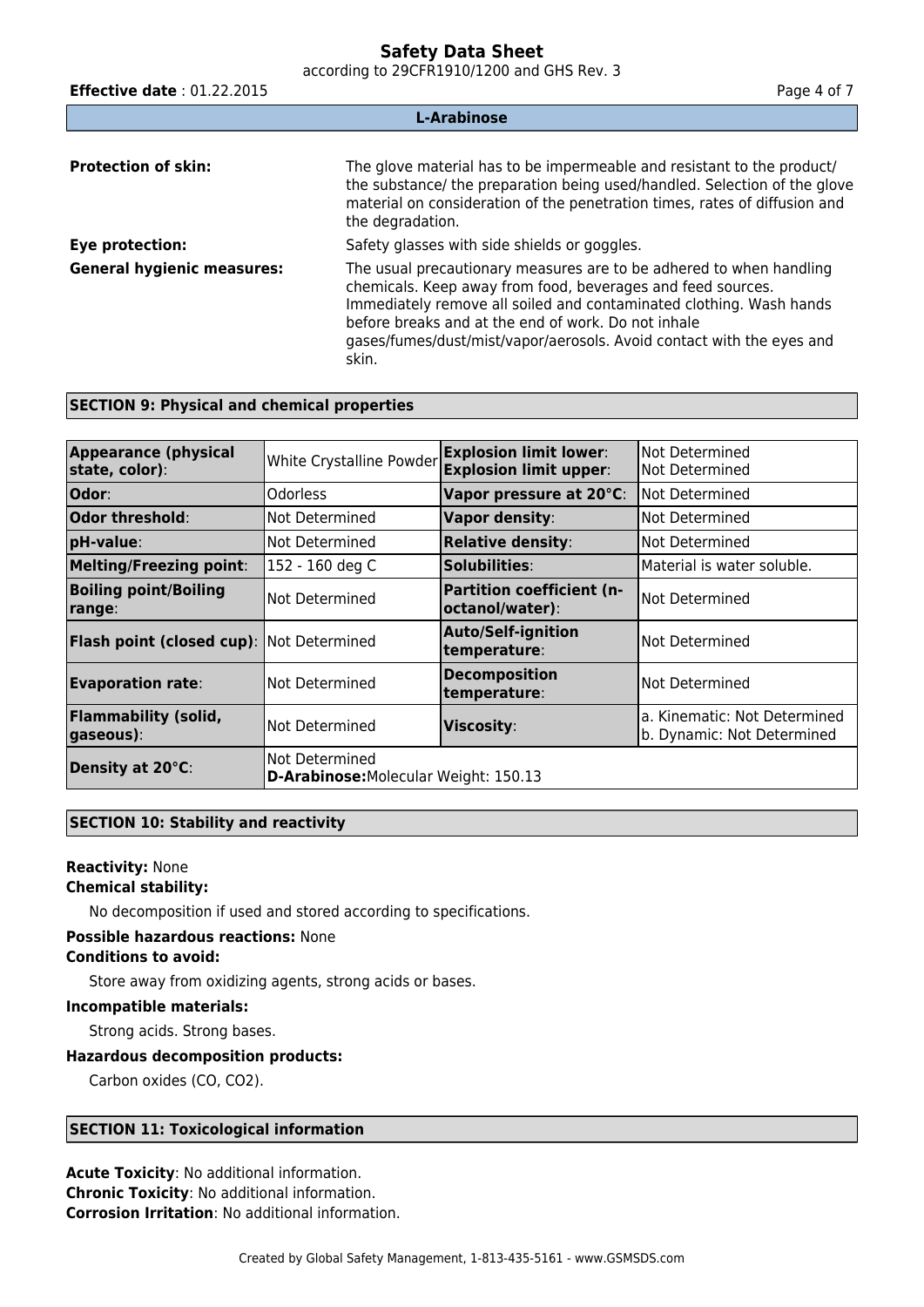according to 29CFR1910/1200 and GHS Rev. 3

**Effective date** : 01.22.2015 **Page 5 of 7 Page 5 of 7** 

#### **L-Arabinose**

**Sensitization**: No additional information. **Numerical Measures**: No additional information. **Carcinogenicity**: No additional information. **Mutagenicity**: No additional information. **Reproductive Toxicity**: No additional information.

### **SECTION 12: Ecological information**

**Ecotoxicity:** No additional information. **Persistence and degradability**:

Readily degradable in the environment.

**Bioaccumulative potential**: No additional information. **Mobility in soil**: No additional information. **Other adverse effects: No additional information.** 

## **SECTION 13: Disposal considerations**

## **Waste disposal recommendations**:

Product/containers must not be disposed together with household garbage. Do not allow product to reach sewage system or open water. It is the responsibility of the waste generator to properly characterize all waste materials according to applicable regulatory entities (US 40CFR262.11). Consult federal state/ provincial and local regulations regarding the proper disposal of waste material that may incorporate some amount of this product.

#### **SECTION 14: Transport information**

#### **US DOT**

**UN Number:** ADR, ADN, DOT, IMDG, IATA Not Dangerous Goods

#### **Limited Quantity Exception:** None

**Bulk: Non Bulk: RQ (if applicable):** None **RQ (if applicable):** None **Proper shipping Name:** Not Dangerous Goods. **Hazard Class:** None **Hazard Class:** None **Packing Group:** Not Dangerous Goods. **Packing Group:** Not Dangerous Goods. **Marine Pollutant (if applicable):** No additional information. **Comments:** None **Comments:** None

**Proper shipping Name:** Not Dangerous Goods. **Marine Pollutant (if applicable):** No additional information.

## **SECTION 15: Regulatory information**

#### **United States (USA)**

#### **SARA Section 311/312 (Specific toxic chemical listings)**:

None of the ingredients are listed.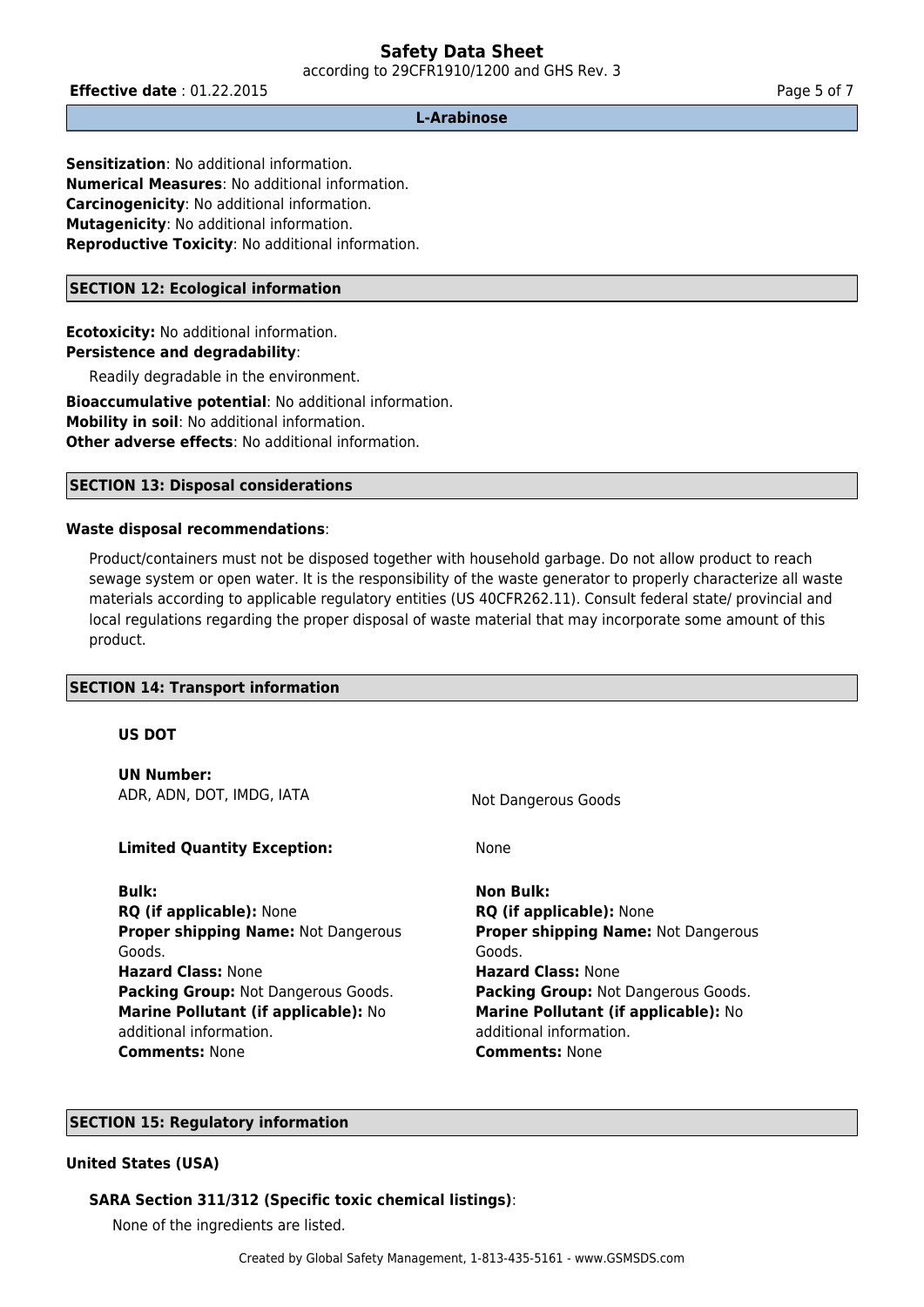according to 29CFR1910/1200 and GHS Rev. 3

**Effective date** : 01.22.2015 **Page 6 of 7 Page 6 of 7** 

#### **L-Arabinose**

### **SARA Section 313 (Specific toxic chemical listings)**:

None of the ingredients are listed.

## **RCRA (hazardous waste code)**:

None of the ingredients are listed.

## **TSCA (Toxic Substances Control Act)**:

28697-53-2 D-Arabinose.

## **CERCLA (Comprehensive Environmental Response, Compensation, and Liability Act)**:

None of the ingredients are listed.

## **Proposition 65 (California)**:

#### **Chemicals known to cause cancer**:

None of the ingredients are listed.

#### **Chemicals known to cause reproductive toxicity for females**:

None of the ingredients are listed.

## **Chemicals known to cause reproductive toxicity for males**:

None of the ingredients are listed.

## **Chemicals known to cause developmental toxicity**:

None of the ingredients are listed.

#### **Canada**

#### **Canadian Domestic Substances List (DSL)**:

28697-53-2 D-Arabinose.

## **Canadian NPRI Ingredient Disclosure list (limit 0.1%)**:

None of the ingredients are listed.

## **Canadian NPRI Ingredient Disclosure list (limit 1%)**:

None of the ingredients are listed.

#### **SECTION 16: Other information**

This product has been classified in accordance with hazard criteria of the Controlled Products Regulations and the SDS contains all the information required by the Controlled Products Regulations. Note. The responsibility to provide a safe workplace remains with the user. The user should consider the health hazards and safety information contained herein as a guide and should take those precautions required in an individual operation to instruct employees and develop work practice procedures for a safe work environment. The information contained herein is, to the best of our knowledge and belief, accurate. However, since the conditions of handling and use are beyond our control, we make no guarantee of results, and assume no liability for damages incurred by the use of this material. It is the responsibility of the user to comply with all applicable laws and regulations applicable to this material.

## **GHS Full Text Phrases**: None

#### **Abbreviations and Acronyms**:

IMDG International Maritime Code for Dangerous Goods. PNEC Predicted No-Effect Concentration (REACH). CFR Code of Federal Regulations (USA). SARA Superfund Amendments and Reauthorization Act (USA).